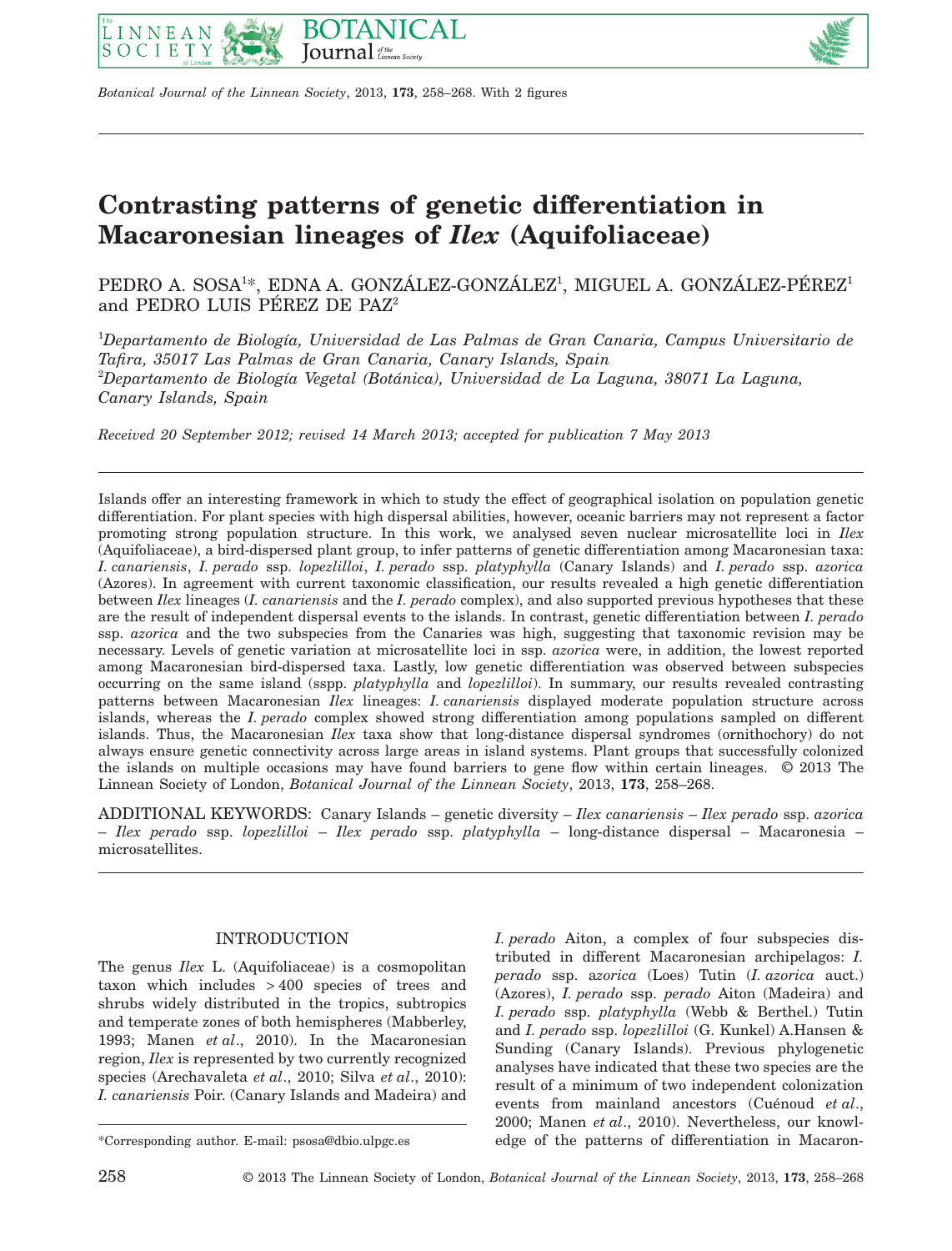esian *Ilex* lineages is based on evidence obtained from a few (one or two) samples included in genus-wide phylogenetic analyses (e.g. Manen, Boulter & Naciri-Graven, 2002; Selbach-Schnadelbach *et al*., 2009; Manen *et al*., 2010). A lack of studies addressing relationships in the *I. perado* complex, for instance, precludes further inference on the evolutionary history of *Ilex* in the Macaronesian islands.

One feature that probably explains multiple events of colonization in plant species, as inferred for *Ilex* in island regions, is the presence of fleshy fruits dispersed by birds (e.g. Cuénoud *et al*., 2000). Results from recent population genetic studies have suggested that long-dispersal syndromes, such as ornithochory, could be responsible for the low level of genetic structuring found in island species with widespread distributions (García-Verdugo *et al*., 2010b; Ferreira *et al*., 2011; Rumeu *et al*., 2011). In the case of *Ilex*, the widespread occurrence of *I. canariensis* throughout the Canaries and the presence of *I. perado* populations on several islands (Arechavaleta *et al*., 2010) points towards frequent events of successful seed dispersal over oceanic barriers. However, the restricted distribution of some subspecies, with their low population numbers, has been a reason to include some of these taxa on the IUCN red list of threatened taxa (IUCN, 2010). Understanding the levels and apportionment of genetic diversity within and among populations is therefore important for the conservation of these island endemics, especially because their island ranges may make them more vulnerable to extinction than continental taxa (Sosa, 2001; Frankham, Ballou & Briscoe, 2002; González-Pérez *et al*., 2009a, b; Sosa *et al*., 2010a). Thus, information on the genetic structure and relationships among *Ilex* taxa may have implications for classification and genetic conservation (González-Pérez *et al*., 2009a; 2009b).

The general aims of this study were: (1) to investigate the patterns of genetic variation in Macaronesian *Ilex* taxa; and (2) to evaluate whether levels of genetic differentiation as inferred from molecular data are in agreement with the current taxonomic treatment.

# MATERIAL AND METHODS STUDY TAXA

Four taxa encompassing the limits of distribution for *Ilex* in the Macaronesian region were considered in the present study. *Ilex canariensis* (Canary holly) is a laurel forest tree that has been catalogued as 'near threatened' by the IUCN (IUCN, 2010). It is easily distinguishable from *I. perado* by its smaller leaves with bluntish points, its entire margins and the presence of stalked clusters of flowers in the upper leaf axils (Loizeau *et al*., 2005). In the Canarian archipelago, this species occurs on five of the islands: El Hierro, La Palma, La Gomera, Gran Canaria and Tenerife (Arechavaleta *et al*., 2010). *Ilex perado* ssp*. lopezlilloi* (hereafter, *lopezlilloi*) is endemic to the island of La Gomera (Canary Islands), and has been classified as 'critically endangered' (IUCN, 2010) because of the small number of individuals known in the wild. It was also catalogued as 'endangered' by the Canarian Government (BOC, 2010) and has also been included on the Spanish Red List of Endangered Plants (Moreno *et al*., 2008). The distribution area of *lopezlilloi* is small, and wild individuals are only found within the Garajonay National Park. However, conservation strategies recently adopted by this National Park (La Gomera) have reinforced the number of individuals by means of asexual propagation (Bañares *et al*., 2004). Morphologically, the few known individuals exhibit intermediate characteristics between *I. perado* ssp. *platyphylla* and *I. canariensis*, having, in general, cuneate leaves and longer floral pedicels.

*Ilex perado* ssp*. platyphylla* (hereafter *platyphylla*) has been classified as 'vulnerable' according to IUCN categories (IUCN, 2010), and has also been included on the Spanish Red List of Endangered Plants (Moreno *et al*., 2008). It is endemic to the Canary Islands (Kunkel, 1977), and populations have been reported for the islands of La Palma, La Gomera and Tenerife (Arechavaleta *et al*., 2010). Lastly, *I. perado* ssp*. azorica* (hereafter *azorica*) is endemic to the Azores archipelago (Silva *et al*., 2010), and has been classified as 'near threatened' according to IUCN criteria (IUCN, 2010). It is characterized by obovate, acute or obtuse leaves, which are relatively small compared with those displayed by taxa of the *I. perado* complex. A common feature for all of these *Ilex* taxa is that their fruits are known to be dispersed by frugivorous birds, especially blackbirds (*Turdus merula*), European robins (*Erithacus rubecula*) and two endemic fruit pigeons, Bolle's pigeon (*Columba bollii*) and the laurel pigeon (*Columba junoniae*) (Arévalo, Delgado & Fernández-Palacios, 2007).

#### SAMPLING AND GENOTYPING

The total sample size included 233 individuals from 15 populations on five islands (Fig. 1, Table 1). For *I. canariensis*, population sampling represented the distribution of the species on each island of the Canarian archipelago, with the exception of the island of El Hierro, which was not sampled. All known individuals of *lopezlilloi* were sampled, whereas *platyphylla* was represented from each island where the species occurs sympatrically with *I. canariensis* (La Gomera and Ten-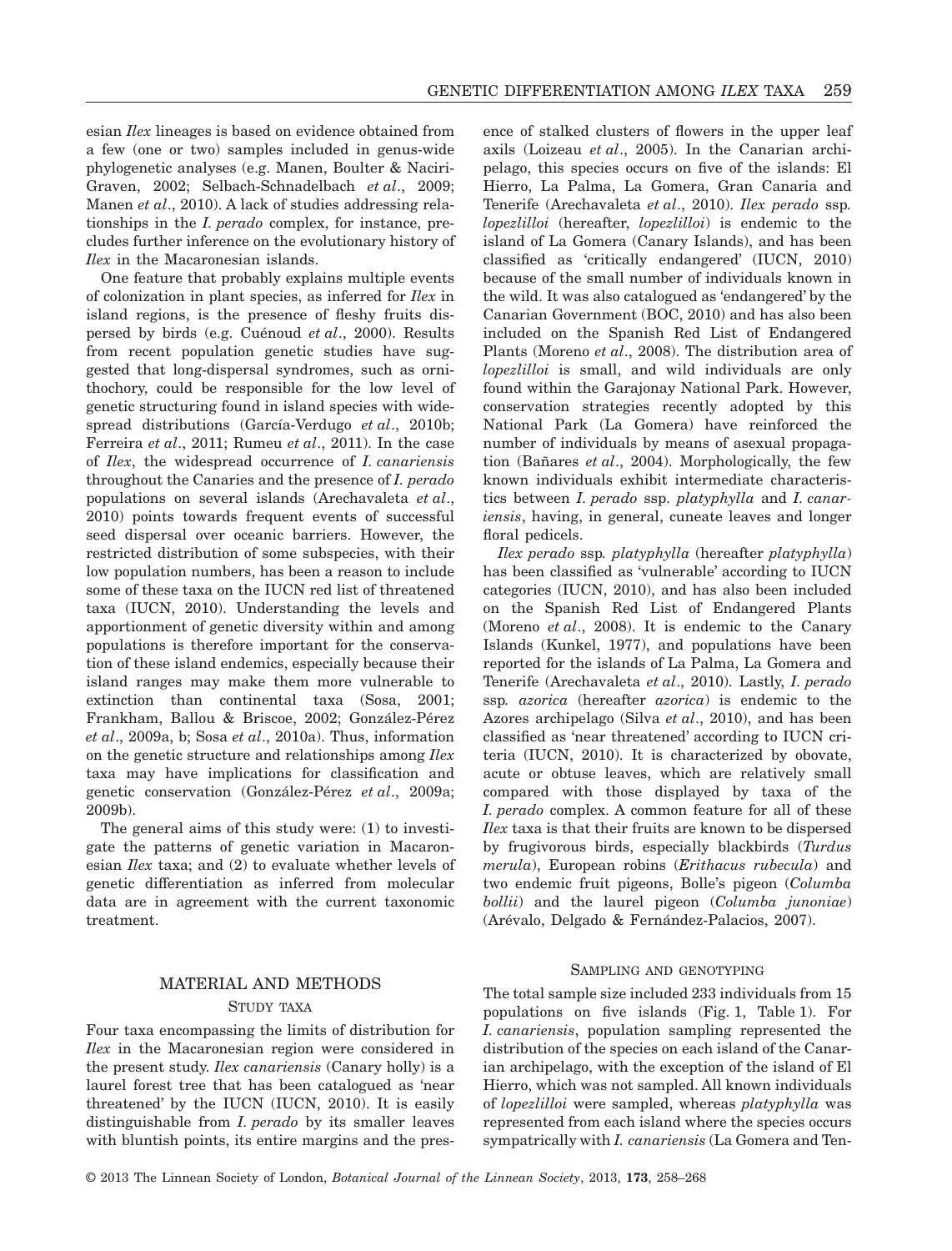

**Figure 1.** Geographical distribution of *Ilex* populations sampled in this study: *I. canariensis* (△), *I. perado* ssp. *azorica* (☆), *I. perado* ssp. *platyphylla* (○) and *I. perado* ssp. *lopezlilloi* (•). Graphs next to the islands display results for genetic structure as inferred with STRUCTURE  $(K = 4)$ . Each bar represents an individual and each inferred group is represented by a different colour. Populations are coded as in Table 1.

erife). Unfortunately, samples of *Ilex perado* ssp. *perado* from Madeira could not be obtained for this study.

For DNA analysis, silica-dried leaf samples collected from each individual were ground in a mixermill (RETSCH MM 301). DNA was extracted following a modified  $2 \times$  cetyltrimethylammonium bromide (CTAB) protocol (Doyle & Doyle, 1987). However, DNA from *I. canariensis* was extracted following the protocol of Dellaporta, Wood & Hicks (1983), because of the high concentration of metabolites detected in this species. In both cases, 150 μL of each total DNA sample was purified using a Genelute PCR Clean-Up Kit (SIGMA). Five primer pairs described for *I. leucoclada* Makino by Torimaru *et al*. (2004) (ILE04–ILE10, ILE03–ILE38, ILE03–ILE53,

ILE03–ILE01 and ILE04–ILE06) and two primer pairs recently isolated for the same species (ILE05– ILE81 and ILE03–ILE86b; T. Torimaru, pers. comm.) were labelled with fluorochromes (6-FAM, VIC, NED and PET) and used for PCR amplification. Each 25-μL PCR contained approximately 20 ng of DNA, 10 pmol of each primer and a PCR Master Mix (Reddy-Mix, ABgene, Surrey, UK) that included 0.625 units of Taq DNA polymerase, 75 mM Tris-HCl, 20 mM  $(NH_4)_2SO_4$ ,  $0.01\%$  Tween20, 2.5 mM  $MgCl<sub>2</sub>$  and 0.2 mM of each deoxynucleoside triphosphate (dNTP). Amplifications were carried out using the following thermal cycling conditions: 3 min denaturation at 94 °C; 30 cycles of 45 s denaturation at 94 °C, 45 s annealing at 56 °C and 45 s elongation at 72 °C; followed by 5 min elongation at 72 °C. Detailed protocols are fully available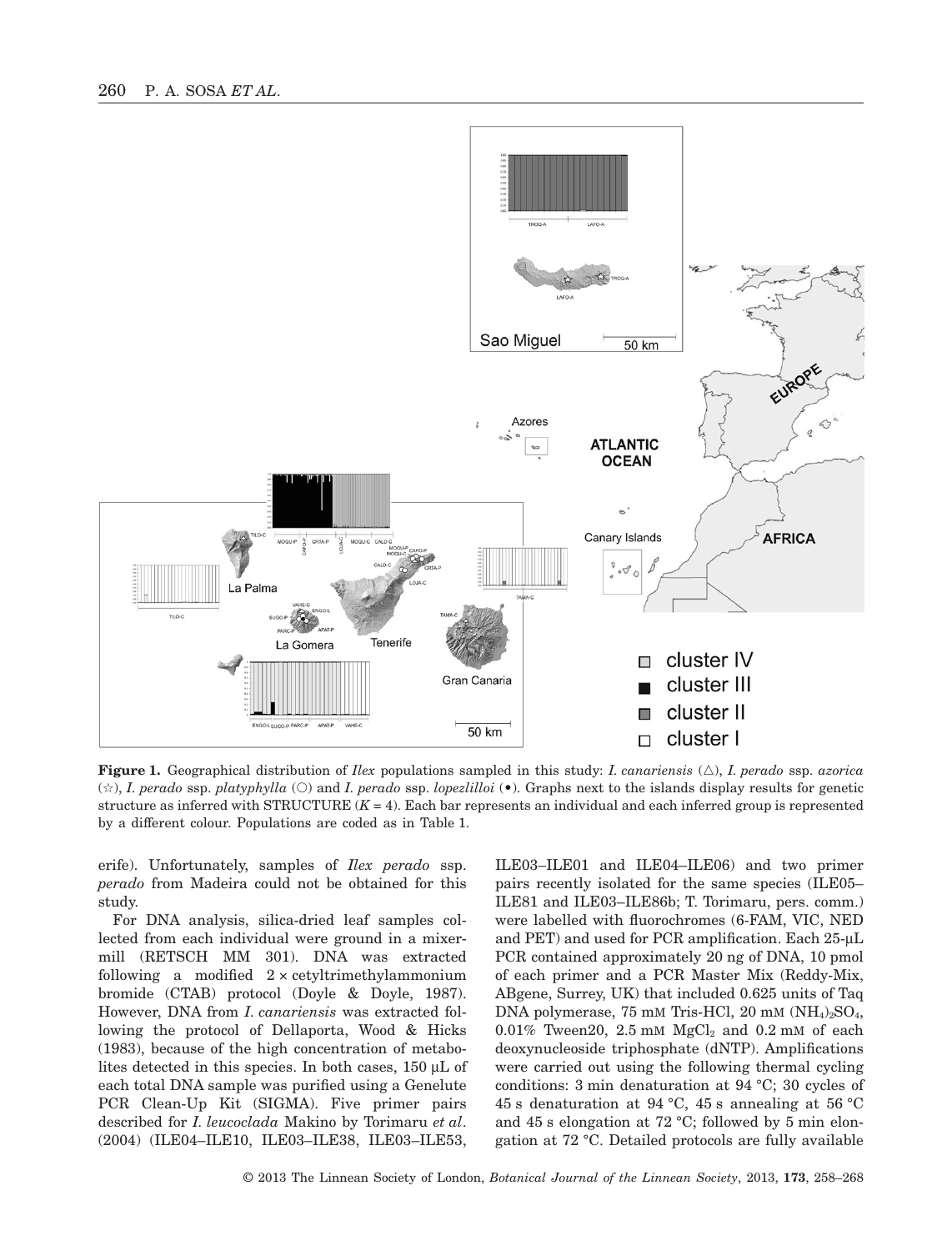| Population                 | Island       | $\boldsymbol{N}$ | G/N  | $\boldsymbol{A}$ | <b>NA</b> | <b>NE</b>        | $H_0$ | $H_{\scriptscriptstyle\rm E}$ | $\%P$ | $F_{\hbox{\tiny{IS}}}$ |
|----------------------------|--------------|------------------|------|------------------|-----------|------------------|-------|-------------------------------|-------|------------------------|
| I. perado ssp. lopezlilloi |              |                  |      |                  |           |                  |       |                               |       |                        |
| ENGO-L                     | La Gomera    | 5                | 0.60 | 2.14             | 15        | $\mathbf{0}$     | 0.600 | 0.486                         | 100   | $-0.273^{ns}$          |
| I. perado ssp. platyphylla |              |                  |      |                  |           |                  |       |                               |       |                        |
| SUGO-P                     | La Gomera    | 4                | 1.00 | 2.29             | 16        | $\mathbf{0}$     | 0.393 | 0.418                         | 100   | $0.070$ <sup>ns</sup>  |
| PARC-P                     | La Gomera    | 5                | 1.00 | 2.43             | 17        | $\mathbf{0}$     | 0.429 | 0.391                         | 85.7  | $-0.111^{ns}$          |
| <b>APAT-P</b>              | La Gomera    | 8                | 0.38 | 1.57             | 11        | $\boldsymbol{0}$ | 0.515 | 0.302                         | 57.1  | $-0.807^{\text{ns}}$   |
| MOQU-P                     | Tenerife     | 28               | 0.96 | 3.29             | 23        | 1                | 0.457 | 0.493                         | 100.0 | $0.071^{ns}$           |
| CAFO-P                     | Tenerife     | 10               | 1.00 | 2.71             | 19        | $\mathbf{0}$     | 0.486 | 0.534                         | 100.0 | 0.088 <sup>ns</sup>    |
| CRTA-P                     | Tenerife     | 31               | 0.52 | 3.00             | 21        | 1                | 0.493 | 0.531                         | 100.0 | $0.073^{ns}$           |
| Overall                    |              | 86               |      | 3.86             | 27        | 7                | 0.475 | 0.575                         | 100.0 |                        |
| I. perado ssp. azorica     |              |                  |      |                  |           |                  |       |                               |       |                        |
| TROQ-A                     | São Miguel   | 10               | 0.90 | 2.71             | 19        | 4                | 0.171 | 0.249                         | 57.1  | $0.323\dagger$         |
| LAFO-A                     | São Miguel   | 10               | 1.00 | 2.71             | 19        | 4                | 0.214 | 0.278                         | 71.4  | $0.239\dagger$         |
| Overall                    |              | 20               |      | 3.57             | 25        | 13               | 0.193 | 0.263                         | 71.4  |                        |
| I. canariensis             |              |                  |      |                  |           |                  |       |                               |       |                        |
| <b>VAHE-C</b>              | La Gomera    | 7                | 1.00 | 2.57             | 18        | 3                | 0.561 | 0.493                         | 85.7  | $-0.240$ <sup>ns</sup> |
| LOJA-C                     | Tenerife     | 11               | 1.00 | 3.43             | 24        | $\mathbf{0}$     | 0.570 | 0.607                         | 85.7  | $0.070*$               |
| MOQU-C                     | Tenerife     | 31               | 1.00 | 3.57             | 25        | 1                | 0.667 | 0.541                         | 85.7  | $-0.210\dagger$        |
| CALD-C                     | Tenerife     | 23               | 1.00 | 3.86             | 27        | $\overline{2}$   | 0.596 | 0.492                         | 85.7  | $-0.221$ <sup>ns</sup> |
| TILO-C                     | La Palma     | 24               | 1.00 | 3.43             | 24        | 3                | 0.667 | 0.525                         | 100.0 | $-0.283$ <sup>ns</sup> |
| <b>TAMA-C</b>              | Gran Canaria | 26               | 1.00 | 3.29             | 23        | 3                | 0.410 | 0.406                         | 85.7  | $-0.043\ddagger$       |
| Overall                    |              | 122              |      | 6.29             | 44        | 27               | 0.578 | 0.534                         | 100.0 | $-0.240^{\text{ns}}$   |
| Total                      |              | 233              |      | 10.14            | 71        | 47               | 0.482 | 0.734                         | 100.0 |                        |

**Table 1.** Location, sample size and genetic indices for populations of *Ilex* taxa considered in this study

\**P* < 0.05; †*P* < 0.01; ‡*P* < 0.001.

*N*, number of sampled individuals; *G/N*, clonal diversity; *A*, average number of alleles per locus; NA, total number of alleles; NE, number of private alleles;  $H_0$ , observed heterozygosity;  $H_E$ , unbiased expected heterozygosity; %*P*, percentage of polymorphic loci;  $F_{\text{IS}}$ , inbreeding coefficient. ns, non-significant.

from the Bank of Molecular Markers of the Macaronesian Flora webpage [\(http://www.banmac.ulpgc.es\)](http://www.banmac.ulpgc.es). PCR products were detected using an ABI 3130XL Genetic Analyser and fragment sizes were determined using GENESCAN v. 2.02 and GENOTYPER v. 1.1 (Applied Biosystems, Inc.). We identified allele peak profiles at each locus and assigned a genotype manually to each individual, considering its diploid nature (Selbach-Schnadelbach *et al*., 2009).

#### DATA ANALYSIS

Data from allele scoring were entered into TRANS-FORMER 4 software (Caujapé-Castells *et al*., 2011), which generates data formatting for other programs. Standard measures of genetic diversity at the population level were calculated using POPGENE 1.32 (Yeh *et al*., 1997) and included: proportion of polymorphic loci (*P*), mean number of alleles per locus (*A*), observed heterozygosity  $(H_0)$  and unbiased sampled heterozygosity  $(H_E;$  Levene, 1949). Clonal diversity was calculated as *G*/*N*, where *G* is the number of different multilocus genotypes and *N* is the number of sampled individuals in the population. To investigate potential deviations from Hardy–Weinberg equilibrium, exact tests were performed in GENEPOP V4 (Rousset, 2008). Tests were run for each pair of loci and for each population. For all tests, a sequential Bonferroni correction for multiple comparisons was applied (Rice, 1989).

In order to analyse the levels of genetic differentiation among *Ilex* populations, pairwise  $F_{ST}$  estimates between populations (Wright, 1951) were calculated using GENEPOP V4 (Rousset, 2008). In addition, a minimum spanning tree (MST) was generated following Gower & Ross (1969). To investigate the spatial representation of the samples, the resulting tree was superimposed on a plot obtained from a principal coordinate analysis (PCoA) using NTSYSpc (Rohlf, 2000).

Following our hierarchical sampling design (taxa/ island, populations), allele frequency data were analysed using a nested analysis of molecular variance (AMOVA; Excoffier, Smouse & Quattro, 1992). Differ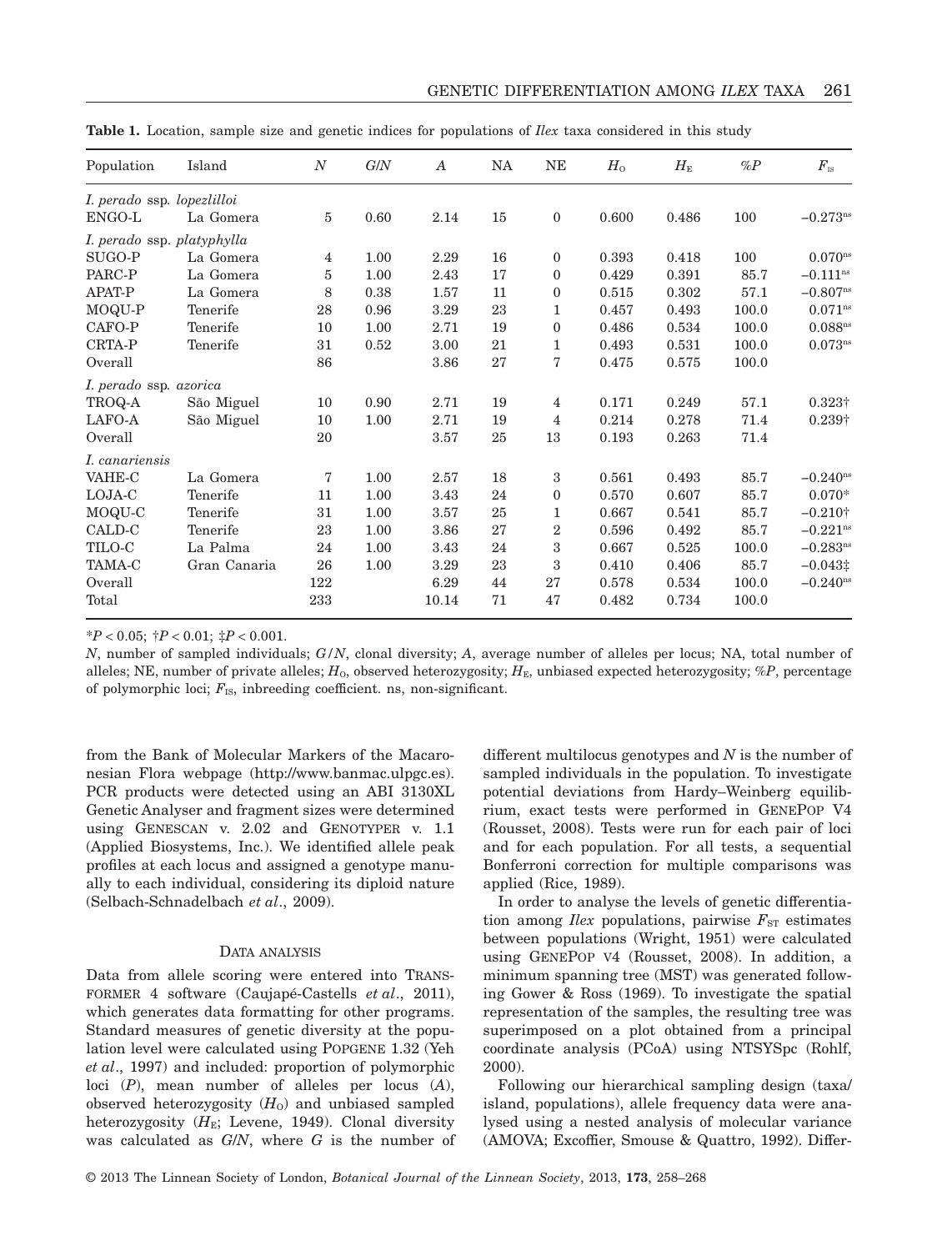ent hierarchical levels were considered, depending on the subset of data analysed, including 'among taxa/ islands', 'among populations within taxon/islands' and 'within populations'. The software GENALEX version 6.4 (Peakall & Smouse, 2006) was used to run each AMOVA.

Population structure was also inferred using the Bayesian clustering procedure implemented in STRUCTURE 2.2 (Falush, Stephens & Pritchard, 2007) to identify the *K* (unknown) genetic clusters of origin of the sampled individuals and to assign individuals to the inferred clusters. The most likely value of *K* was assessed by comparing the likelihood of the data for different values of *K*. Populations and individuals were assigned to one cluster if their proportion of membership  $(q_i)$  to that cluster was  $\geq 0.05$ . We assumed an admixture model and independent allele frequencies. A number of independent runs for each value of  $K(1-10)$  were performed.

### RESULTS

#### GENETIC DIVERSITY ESTIMATES

The amplification of seven polymorphic microsatellites in four *Ilex* taxa revealed 71 alleles. The number of alleles per locus ranged from six (locus ILE03-86b) to 14 (locus ILE04-06) (Supporting Information, Table S1). The average number of alleles (*A*) ranged from 1.57 to 3.86 and the expected heterozygosity  $(H_{\rm E})$ varied from 0.249 to 0.607 across populations (Table 1). Multilocus genotypes congruent with clonality were only found in some *I. perado* populations. The lowest clonal diversity at the population level was found in *platyphylla* (APAT-P), which resulted in a small number of alleles (*A*) and percentage of polymorphic loci (*P*) (Table 1). *Ilex canariensis* showed the highest levels of genetic variability  $(A = 6.29; H<sub>E</sub> = 0.534)$ , whereas  $\alpha zoric\alpha$  displayed the lowest  $(A = 3.57)$ ;  $H<sub>E</sub> = 0.263$ ). Exact tests suggested that most of the analysed populations, with the exception of those of *azorica*, were at Hardy–Weinberg equilibrium. Thus, 83% (67 of 81 possible tests) of comparisons were not significantly different from Hardy–Weinberg expectations after Bonferroni corrections (Supporting Information, Table S2). Populations showing substantial levels of clonality generally show negative  $F_{\text{IS}}$  values, as a consequence of fixed heterozygosity among clonal plants (results not shown).

#### ALLELIC FREQUENCIES AND GENETIC DIFFERENTIATION

Of the 71 alleles detected, none was shared by all populations. At a taxon level, no taxon-diagnostic alleles were found. However, two alleles with a high frequency were present exclusively in *azorica*. Also, four privative alleles were detected in *I. canariensis*. No exclusive alleles were detected for *lopezlilloi* (Table 1).

Pairwise  $F_{ST}$  estimates ranged from virtually zero (between populations of *azorica*) to 0.668 (between populations of *azorica* and *platyphylla*) (Table 2). The most remarkable result was that the average  $F_{ST}$ value among *platyphylla* populations (sampled across two islands) was 0.252, whereas the same average value for *I. canariensis* (sampled across four islands) was substantially smaller, equalling 0.095 (Table 2). The minimum genetic differentiation between taxa was found between *lopezlilloi* and *platyphylla* (average  $F_{ST} = 0.108$ ).

The first two axes of the PCoA accounted for a relatively high proportion of the total variance (45%) (Fig. 2) and revealed three clearly differentiated clusters. The first cluster was constituted by all populations of *I. canariensis*, regardless of their island of origin. The second was formed by the two *azorica* populations and the third grouped *platyphylla* and *lopezlilloi* populations together. Two subgroups were also evident in the third cluster, in which samples from different islands were differentiated (Fig. 2). The MST superimposed on the PCoA showed that *azorica* was intermediate between *I. canariensis* and *I. perado* ssp. *platyphylla*/*lopezlilloi*.

Similar results were obtained when applying Bayesian analysis. Using the total dataset (233 individuals, seven microsatellite loci, 15 populations) and testing values of *K* from 1 to10, the probability of the data reached its maximum when  $K = 4$  (Supporting Information, Fig. S1), which suggests that the total sample can be split into four distinct genetic clusters. The first group included individuals of *I. canariensis*. All *azorica* individuals were assigned to cluster II. The third inferred cluster included those individuals of *lopezlilloi* and *platyphylla* sampled on the island of La Gomera. Finally, the last group was formed by *platyphylla* individuals from the island of Tenerife. Populations of *lopezlilloi* and *platyphylla* from the island of La Gomera were not separated into different clusters, regardless of the number of *K* considered in the analysis.

The hierarchical analysis of variance (AMOVA) revealed that a high percentage of genetic variation detected in Macaronesian *Ilex* was contained between taxa (36.38%) (Table 3). Within the *I. perado* complex, AMOVA revealed that 28.38% of the variation was accounted for at the 'among subspecies' level. However, this analysis did not detect significant differentiation (1.07%) between *lopezlilloi* and *platyphylla*. In contrast, when we considered the geographical origin of the populations, significant genetic variation between Tenerife and La Gomera was detected (23.02%) (Table 3).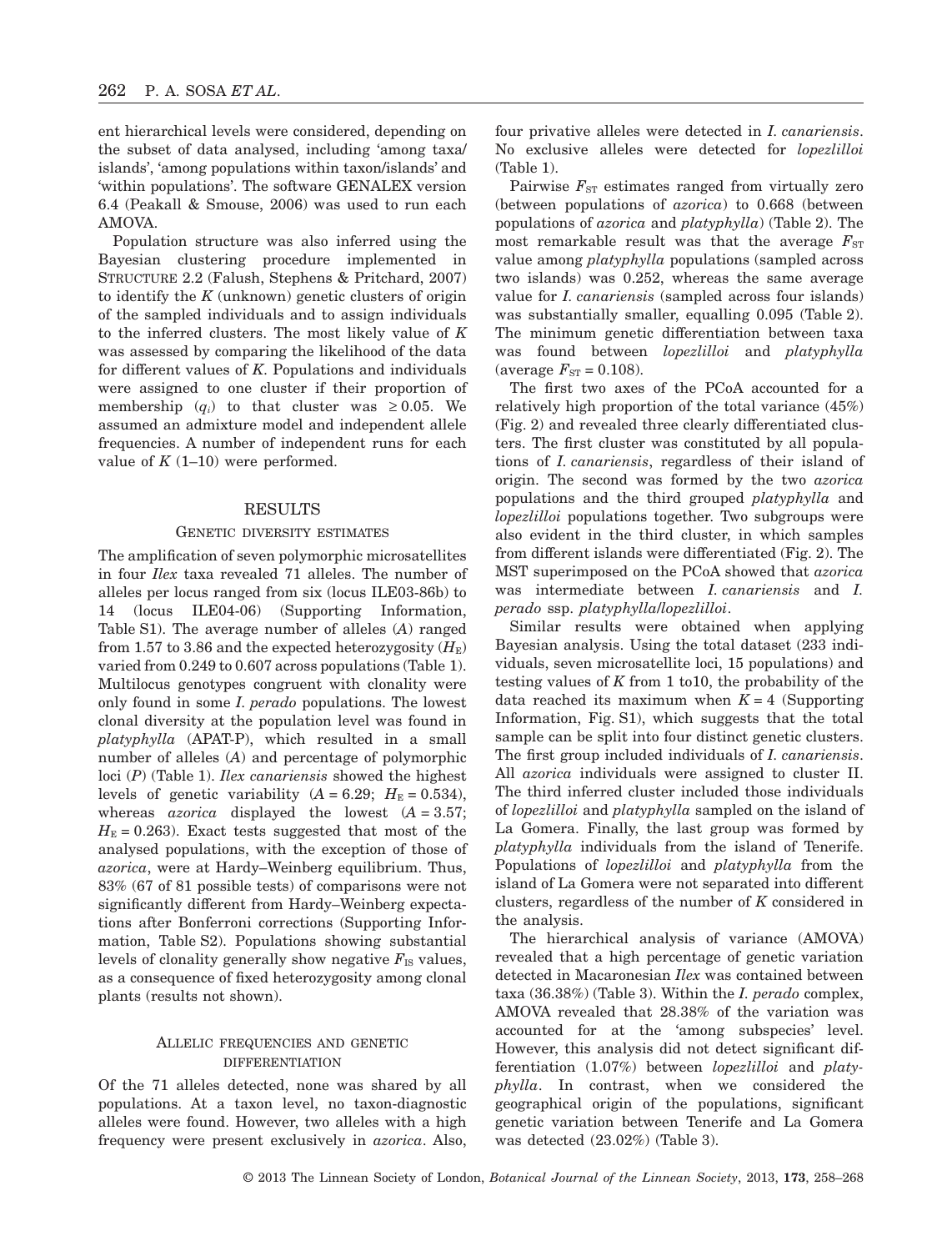|                |                                                           |                       |                    |                                                                                                                                                                                                                                                                                                                                      | Table 2. Pairwise $F_{\text{ST}}$ values between $Ilex$ populations sampled in this study. Population codes are detailed in Table 1 |                                                                       |                    |                     |                    |                    |                       |                    |                    |                 |
|----------------|-----------------------------------------------------------|-----------------------|--------------------|--------------------------------------------------------------------------------------------------------------------------------------------------------------------------------------------------------------------------------------------------------------------------------------------------------------------------------------|-------------------------------------------------------------------------------------------------------------------------------------|-----------------------------------------------------------------------|--------------------|---------------------|--------------------|--------------------|-----------------------|--------------------|--------------------|-----------------|
|                | ENGO-L                                                    | SUGO-P PARC-P         |                    | APAT-P                                                                                                                                                                                                                                                                                                                               |                                                                                                                                     | MOQU-P CAFO-P CRTA-P TROQ-A LAFO-A VAHE-C LOFA-C MOQU-C CALD-C TILO-C |                    |                     |                    |                    |                       |                    |                    |                 |
| <b>SUGO-P</b>  | $0.037$ <sup>ns</sup>                                     |                       |                    |                                                                                                                                                                                                                                                                                                                                      |                                                                                                                                     |                                                                       |                    |                     |                    |                    |                       |                    |                    |                 |
| PARC-P         | $0.088$ <sup>ns</sup>                                     | $0.020$ <sup>ns</sup> |                    |                                                                                                                                                                                                                                                                                                                                      |                                                                                                                                     |                                                                       |                    |                     |                    |                    |                       |                    |                    |                 |
| <b>APAT-P</b>  | $0.203*$                                                  | $0.276+$              | $0.363\ddagger$    |                                                                                                                                                                                                                                                                                                                                      |                                                                                                                                     |                                                                       |                    |                     |                    |                    |                       |                    |                    |                 |
| A-NOON         | 0.2581                                                    | 0.3301                | $0.365\frac{1}{4}$ | $0.391\ddagger$                                                                                                                                                                                                                                                                                                                      |                                                                                                                                     |                                                                       |                    |                     |                    |                    |                       |                    |                    |                 |
| CAFO-P         | $0.223\ddagger$                                           | $0.275\frac{1}{4}$    | 0.3361             |                                                                                                                                                                                                                                                                                                                                      | $0.046*$                                                                                                                            |                                                                       |                    |                     |                    |                    |                       |                    |                    |                 |
| <b>CRTA-P</b>  | 1.184‡                                                    | $0.205\frac{1}{4}$    | 0.2481             |                                                                                                                                                                                                                                                                                                                                      | 0.062#                                                                                                                              | 0.056 <sup>†</sup>                                                    |                    |                     |                    |                    |                       |                    |                    |                 |
| <b>TROQ-A</b>  | $0.571\frac{1}{4}$                                        | 0.634‡                | 0.649 <sup>‡</sup> |                                                                                                                                                                                                                                                                                                                                      | 1.405‡                                                                                                                              | 1.465‡                                                                | 1.380‡             |                     |                    |                    |                       |                    |                    |                 |
| LAFO-A         | 0.558‡                                                    | $0.616\ddagger$       | 0.6341             |                                                                                                                                                                                                                                                                                                                                      | 1404                                                                                                                                | $0.453\ddagger$                                                       | $0.380$ #          | $0.000^{\text{ns}}$ |                    |                    |                       |                    |                    |                 |
| VAHE-C         | $0.510_{7}^{+}$                                           | $0.532\ddagger$       | $0.558\ddagger$    |                                                                                                                                                                                                                                                                                                                                      | $0.451\ddagger$                                                                                                                     | $0.435\frac{1}{4}$                                                    | $0.431\frac{1}{4}$ | 1.662‡              | 1.638‡             |                    |                       |                    |                    |                 |
| LOFA-C         | 1.440‡                                                    | 0.444‡                | 0.4781             |                                                                                                                                                                                                                                                                                                                                      | 1.424‡                                                                                                                              | $0.371$ ‡                                                             | $0.395\frac{1}{4}$ | 1.586‡              | 0.556‡             | $0.049+$           |                       |                    |                    |                 |
| O-NOON         | 1.450‡                                                    | $0.479^{+}_{+}$       | $0.495\ddagger$    | $\begin{array}{r} 0.387 \textcolor{red}{\ddots} \\ 0.305 \textcolor{red}{\ddots} \\ 0.668 \textcolor{red}{\ddots} \\ 0.668 \textcolor{red}{\ddots} \\ 0.668 \textcolor{red}{\ddots} \\ 0.662 \textcolor{red}{\ddots} \\ 0.541 \textcolor{red}{\ddots} \\ 0.575 \textcolor{red}{\ddots} \\ 0.558 \textcolor{red}{\ddots} \end{array}$ | 0.4361                                                                                                                              | 0.3951                                                                | 0.4201             | 0.585‡              | 0.569‡             | 0.046‡             | $0.024$ <sup>ns</sup> |                    |                    |                 |
| <b>JALD-C</b>  | $0.484\frac{1}{4}$                                        | $0.515\frac{1}{4}$    | 0.529 <sup>‡</sup> |                                                                                                                                                                                                                                                                                                                                      | 0.464‡                                                                                                                              | 1.426#                                                                | $0.442\ddagger$    | $0.621\ddagger$     | 0.606‡             | $0.159\ddagger$    | 0.078 <sup>†</sup>    | 0.036 <sup>†</sup> |                    |                 |
| <b>CTILO-C</b> | 1.467‡                                                    | $0.488\ddagger$       | $0.501\frac{1}{4}$ |                                                                                                                                                                                                                                                                                                                                      | 0.457‡                                                                                                                              | 0.4321                                                                | $0.432\ddagger$    | $0.606\frac{1}{4}$  | $0.590\frac{1}{7}$ | $0.042\ddagger$    | $0.093\ddagger$       | 0.043 <sup>†</sup> | $0.113\ddagger$    |                 |
| PAMA-C         | $0.552\frac{1}{4}$                                        | 1,566                 | 0.578              | $13 +$<br>$\overline{5}$                                                                                                                                                                                                                                                                                                             | 0.4911                                                                                                                              | 0.5021                                                                | 1.469‡             | 1.652‡              | 0.638‡             | $0.155\frac{1}{4}$ | $0.196\frac{1}{4}$    | $0.155\frac{1}{4}$ | $0.126\frac{1}{7}$ | $0.123\ddagger$ |
|                | $*P < 0.05$ ; $\dagger P < 0.01$ ; $\ddagger P < 0.001$ . |                       |                    |                                                                                                                                                                                                                                                                                                                                      |                                                                                                                                     |                                                                       |                    |                     |                    |                    |                       |                    |                    |                 |

#### **DISCUSSION**

# LEVELS OF GENETIC DIVERSITY IN MACARONESIAN ILEX TAXA

The analysis of seven nuclear microsatellite loci revealed moderate levels of genetic variation in Macaronesian *Ilex* taxa (Table 1; see Nybom, 2004 for typical values in narrow endemics). Genetic diversity estimates obtained in this study are slightly lower than those reported for other Macaronesian diploid taxa showing potential for long-distance dispersal (Table 4). The most remarkable exception to this pattern was *I. perado* ssp. *azorica*, for which the expected heterozygosity values were the lowest reported in the literature for the Macaronesian species analysed with nuclear microsatellite markers to date (Table 4, cf. López de Heredia *et al*., 2010; Sosa *et al*., 2010b). Levels of genetic diversity should be interpreted in the context of the interactions among factors related to population dynamics (Hamrick & Godt, 1989; Nybom, 2004). As these species are long-lived and strictly outcrossing (dioecious), one could expect populations to display high levels of variation at microsatellite markers (e.g. Nybom, 2004). Low variation within Azorean island populations, however, could be explained by a small number of island colonizers (founder effect) and subsequent genetic drift (Frankham, 1997). The heterozygote deficiency observed in these populations (Table 1, Table S2) supports the idea of intense inbreeding, probably as a result of small population sizes. Thus, low levels of differentiation between populations in *I. perado* ssp. *azorica* suggest extensive gene flow within islands, but our results on genetic diversity levels also seem to indicate that dispersal across oceanic barriers could have been a much rarer process. A comprehensive sampling of the area occupied by this taxon, comprising all but one of the Azores (Silva *et al*., 2010), would be needed to better characterize the patterns of differentiation in the archipelago.

Similar levels of genetic diversity between the narrowly distributed *I. perado* ssp. *lopezlilloi* and the more widespread *I. perado* ssp. *platyphylla* are also unexpected. Considering its small population size, one would expect the *lopezlilloi* population to exhibit low levels of genetic diversity. Our results suggest that this critically endangered taxon experienced a relatively recent reduction in the number of wild individuals, which may explain the moderate levels of genetic variation despite low effective population sizes (Aguilar *et al*., 2008). A complementary explanation, however, is that both Canarian subspecies constitute a single genetic pool, and active gene flow from *platyphylla* to *lopezlilloi* would therefore account for the levels of genetic diversity detected, as well as

ns, non-significant.

as,

non-significant.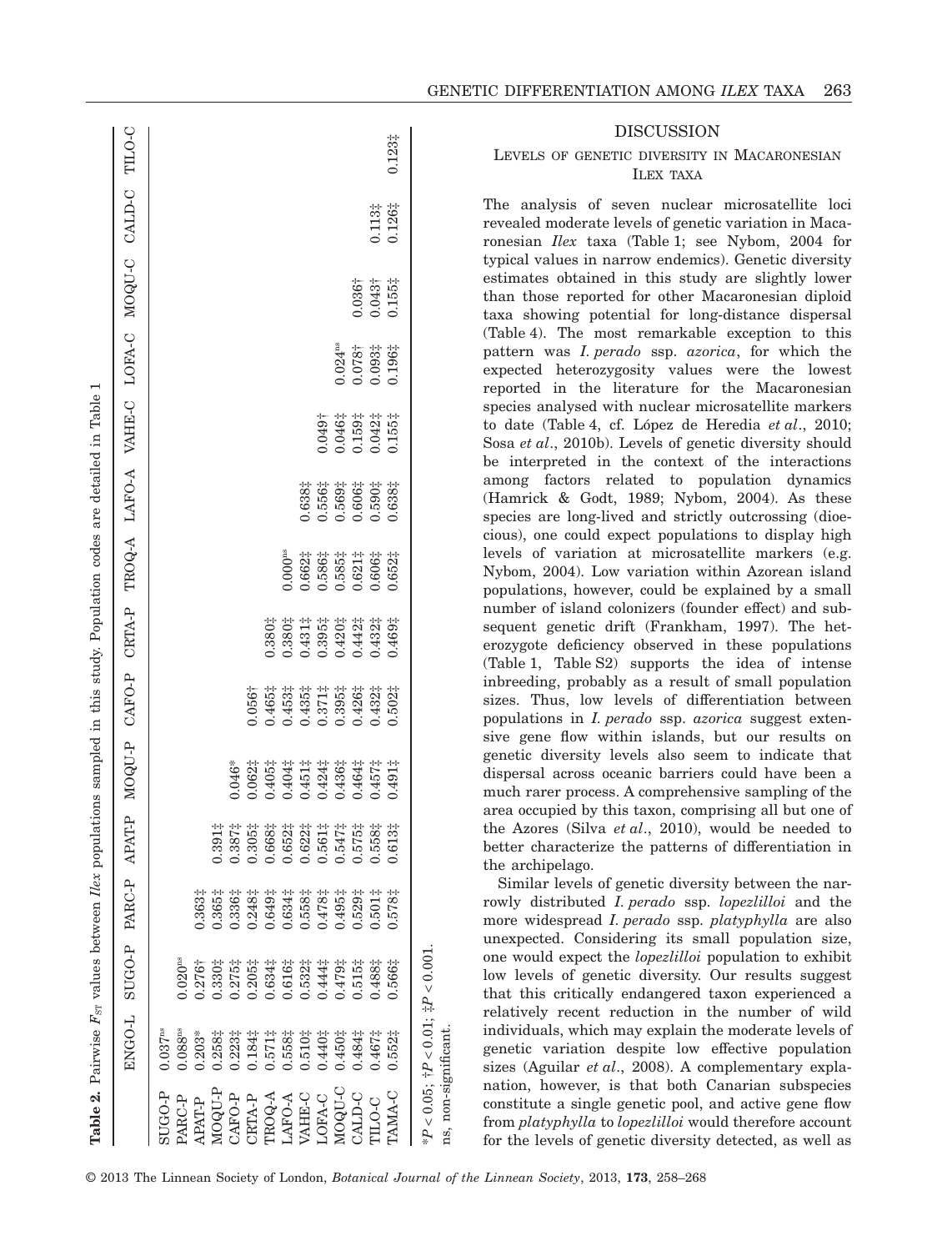

Axis 1 (26.45%)

**Figure 2.** Graphical representation of principal coordinate analysis results and minimum spanning tree based on microsatellite data for populations of *Ilex canariensis* (△), *I. perado* ssp. *azorica* (☆), *I. perado* ssp. *platyphylla* (○) and *I. perado* ssp. *lopezlilloi* (•).

| Source of variation                            | d.f.           | Sum of squares | Percentage of variation | <b>Fixation</b> indices |
|------------------------------------------------|----------------|----------------|-------------------------|-------------------------|
| Among <i>Ilex</i> taxa                         | 3              | 346.4          | 36.4                    | $0.364*$                |
| Among populations within <i>Ilex</i> taxa      | 11             | 114.9          | 8.2                     | $0.129*$                |
| Within populations                             | 451            | 802.3          | 55.4                    |                         |
| Among <i>I. perado</i> ssp.                    | $\overline{2}$ | 78.3           | 28.4                    | $0.284*$                |
| Among populations within <i>I. perado</i> ssp. | 6              | 60.6           | 12.6                    | $0.177*$                |
| Within populations                             | 213            | 339.8          | 59.0                    |                         |
| Between lopezlilloi and platyphylla            | 1              | 7.0            | 1.1                     | $0.011$ <sup>ns</sup>   |
| Among populations within ssp.                  | 5              | 59.7           | 18.4                    | $0.186*$                |
| Within populations                             | 175            | 304.7          | 80.5                    |                         |
| Between Tenerife and La Gomera                 | 1              | 36.0           | 23.0                    | $0.230*$                |
| Among populations within islands               | 4              | 23.7           | 6.2                     | $0.081*$                |
| Within populations                             | 166            | 289.4          | 70.8                    |                         |

**Table 3.** Analysis of molecular variance (AMOVA) results at three hierarchical levels for different combinations of *Ilex* taxa or islands

\**P* < 0.001.

d.f., degrees of freedom; ns, non-significant.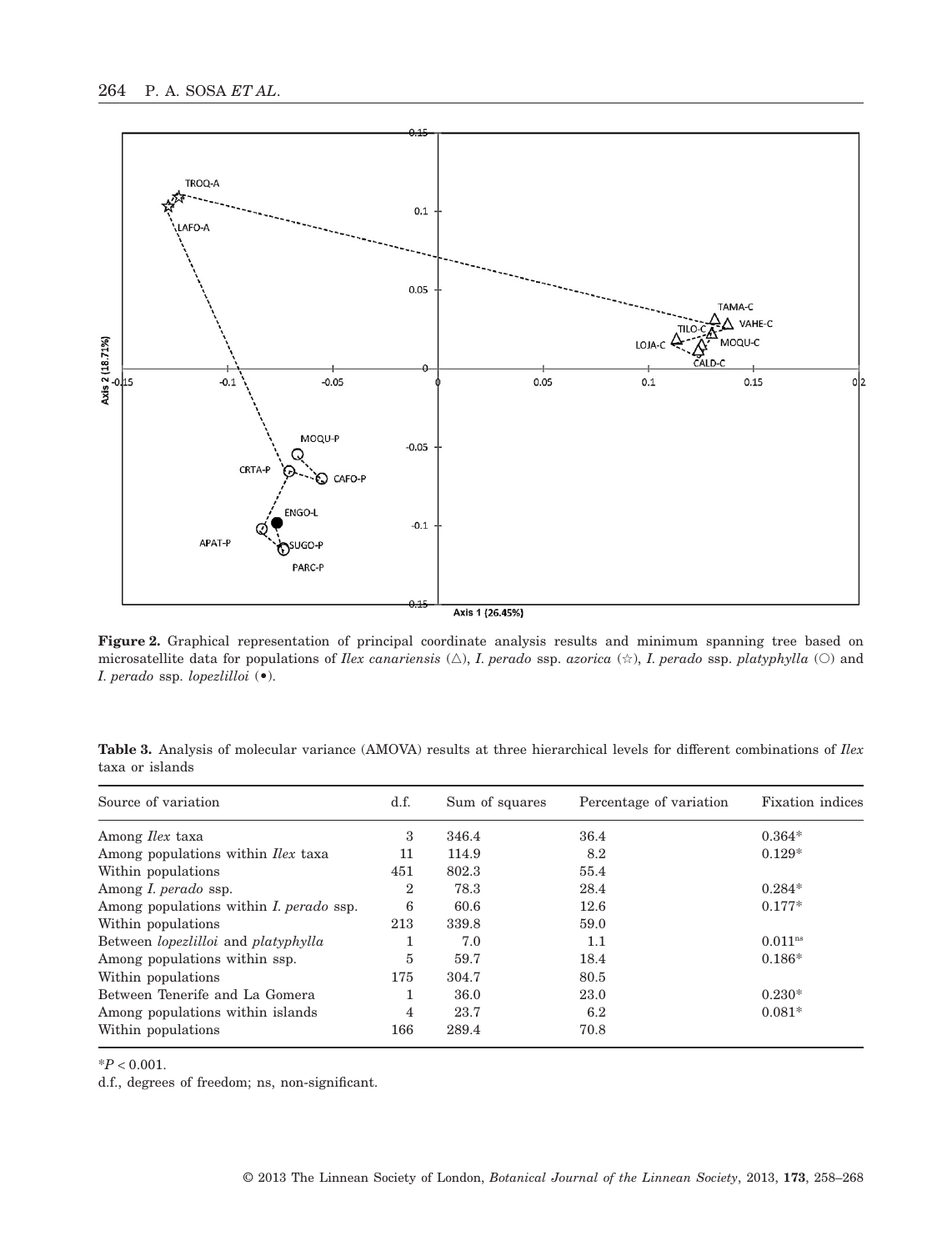| Taxon                                        | NL | $\boldsymbol{A}$ | $H_{\alpha}$ | $H_{\scriptscriptstyle\rm E}$ | Reference                            |
|----------------------------------------------|----|------------------|--------------|-------------------------------|--------------------------------------|
| <i>Hex canariensis</i>                       |    | 6.29             | 0.58         | 0.53                          | This work                            |
| <i>Hex perado</i> ssp. <i>azorica</i>        |    | 3.57             | 0.19         | 0.26                          | This work                            |
| <i>Ilex perado</i> ssp. <i>platyphylla</i>   |    | 3.00             | 0.49         | 0.53                          | This work                            |
| Ilex perado ssp. lopezlilloi                 |    | 2.14             | 0.60         | 0.48                          | This work                            |
| Morella faya Aiton                           | 6  | 9.30             | 0.57         | 0.67                          | González-Pérez et al. (2009a)        |
| Morella rivas-martinezii A.Santos            | 6  | 6.50             | 0.49         | 0.56                          | González-Pérez <i>et al.</i> (2009a) |
| Olea europea ssp. guanchica P. Vargas et al. | 6  | 9.44             | 0.63         | 0.63                          | García-Verdugo et al. (2010a)        |
| <i>Phoenix canariensis</i> Hort, ex Chabaud  | 8  | 11.00            | 0.51         | 0.60                          | Saro et al. (unpubl. data)           |
| Sambucus palmensis Link                      | 5  | 6.80             | 0.55         | 0.50                          | Sosa <i>et al.</i> $(2010a)$         |
| Sorbus aria (L.) Crantz                      | 9  | 4.22             | 0.99         | 0.68                          | Sosa <i>et al.</i> $(2010b)$         |
|                                              |    |                  |              |                               |                                      |

**Table 4.** Genetic variation indices obtained from microsatellite analyses of bird-dispersed Macaronesian taxa

NL, number of loci; *A*, average number of alleles;  $H_0$ , observed heterozygosity;  $H_E$ , expected heterozygosity.

the low genetic differentiation observed among populations of both taxa (Table 3).

# PATTERNS OF DIFFERENTIATION AND TAXONOMY IN MACARONESIAN ILEX

Our analyses revealed contrasting patterns of population differentiation between the two currently recognized *Ilex* spp. *Ilex canariensis* showed a pattern typically described in other bird-dispersed Macaronesian species, i.e. moderate to high levels of genetic diversity and weak population structure across islands (García-Verdugo *et al*., 2010b; Ferreira *et al*., 2011; Rumeu *et al*., 2011). On the contrary, our analyses detected high levels of differentiation among islands within the *I. perado* complex (Tables 2 and 3), whereas levels of genetic variation ranged from low (*I. perado* ssp. *azorica*) to moderate (*I. perado* ssp. *platyphylla* and *I. perado* ssp. *lopezlilloi*; Table 4). Life-history traits, such as longevity or pollination/ seed dispersal syndromes, do not account for the contrasting patterns of differentiation detected in this study, as these features are common to both lineages. Evidence for clonal propagation, however, was only found in *I. perado* populations, which limits the levels of genetic diversity within populations (Table 1), and may represent an efficient strategy for population establishment in this taxon (García-Verdugo *et al*., 2013). In addition, phylogenetic studies have shown that these two lineages are not closely related within the genus, which has been interpreted as evidence for independent colonization events (e.g. Cuénoud *et al*., 2000; Manen *et al*., 2010). Species-specific traits related to habitat colonization, in addition to different phylogeographical histories, may therefore explain the patterns detected in this study. Substantial genetic differentiation between both *Ilex* lineages ultimately supports current taxonomic classification and the genetic consequences expected for two lineages resulting from independent dispersal events to the islands (e.g. Selbach-Schnadelbach *et al*., 2009).

Following current taxonomic classification, one unexpected result, however, concerns the high degree of differentiation detected between *I. perado* ssp. *azorica* and the two Canarian *I. perado* subspecies (Tables 2 and 3). The occurrence of similar taxa in different Macaronesian archipelagos is often associated with low phenotypic differentiation (Brochmann *et al*., 1995; García-Verdugo *et al*., 2010a). Based on morphological grounds, similar island forms of the same genus occurring on different archipelagos have been frequently classified by taxonomists as geographical races (subspecies) instead of different species. However, some studies have shown that morphological similarity between taxa could merely reflect the response to similar environments, as phenotypic similarity between island subspecies is often associated with strong molecular differentiation (Sahuquillo & Lumaret, 1999; García-Verdugo *et al*., 2010a). In addition, a growing number of examples suggest that Macaronesian taxa with vicariant Canarian–Azorean distributions, such as *Hedera* L. (Valcárcel, Fiz & Vargas, 2003), *Picconia* DC. (Ferreira *et al*., 2011), *Juniperus* L. (Rumeu *et al*., 2011) or *Prunus* (García-Verdugo *et al*., 2013), are the result of independent dispersal events to each archipelago from mainland ancestors. High genetic differentiation between *I. perado* ssp. *azorica* and the Canarian *I. perado* complex is in agreement with a third independent event of colonization of *Ilex* to the Macaronesia (Azores). Although the MST tree (Fig. 2), the high number of private alleles (Table 1) and the Bayesian analysis support this hypothesis, further phylogenetic analyses would be needed to test this possibility, as alternative explanations (e.g. ancient dispersal of Azorean ancestors from the Canaries, followed by strong geographical isolation) cannot be ruled out with our current results. In any case, such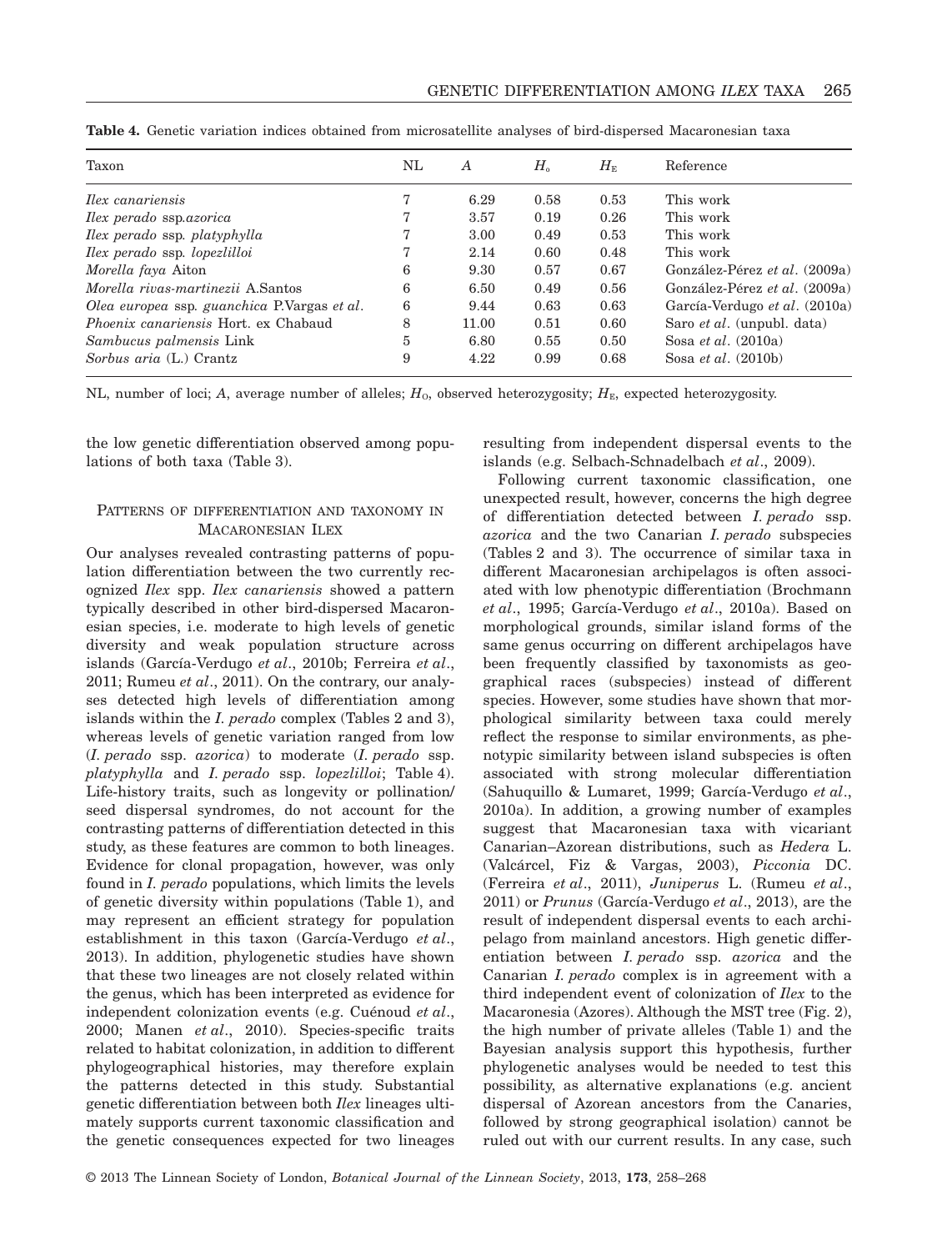a high degree of differentiation supports the idea of strong isolation between Azorean and Canarian populations, which warrants taxonomic revision of the *I. perado* complex.

Lastly, the low genetic differentiation detected among the two Canarian subspecies of *I. perado* is in agreement with the results obtained by Werner, Ros & Fernández (2007). These authors did not find evidence of clear differentiation between both subspecies using internal transcribed spacer (ITS) sequences and inter simple sequence repeat (ISSR) markers. In contrast, Jaén-Molina *et al*. (2010) found differences between these two taxa using *rbcL* and *matK* sequences. Although the scope of these latter results remains to be determined, it is feasible that the differences detected by these authors could be caused by the fact that the specimens used in their analyses were sampled on different islands, and therefore genetic variability could be a result of differences between islands. However, our results and those of Werner *et al*.(2007) were based on nuclear markers, whereas those of Jaén-Molina *et al*. (2010) were based on plastid data. Discrepancies between our results and those reported by Jaén-Molina *et al*. (2010) may be a result of the complex evolutionary history of the genus, in which introgression and hybridization seem to have produced intricate patterns of differentiation in each genome, as discussed elsewhere (Selbach-Schnadelbach *et al*., 2009; Manen *et al*., 2010).

In summary, our results show contrasting patterns of differentiation among *Ilex* taxa and provide evidence for further taxonomic revision and formulation of hypotheses on the number of introductions of *Ilex* into Macaronesia. To clarify the phylogeographical patterns in Macaronesian *Ilex* further, future studies should include some specimens of *I. perado* ssp. *perado* from Madeira and a more complete representation of *I. perado* ssp. *azorica* using a phylogenetic approach. This study shows that the potential for efficient seed dispersal, as exemplified by recurrent events of dispersal of *Ilex* to the islands, is not necessarily repeated within archipelagos. Gene flow limitations would potentially arise, despite such potential to overcome the geographical isolation imposed by oceanic barriers, triggering diversification processes within certain lineages.

### ACKNOWLEDGEMENTS

This project was funded by the Organismo Autónomo de Parques Nacionales (N° Ref. 2/2005). We thank Dr T. Torimaru (Nagoya University, Japan) for his kind collaboration providing us with the sequences of markers that were not published. We also thank J. Caujapé-Castells and R. Jaén Molina from the DNA bank of 'Viera y Clavijo' Botanical Garden for donating material of *Ilex canariensis*. Special recognition is due to A. Fernández and S. Chinea (Parque Nacional Garajonay), M. Marrero and E. Carqué (Parque Nacional Teide), M. Moura, L. Silva and M. J. Pereira (Universidade do Açores) and J. Ojeda for their assistance in collecting samples. The authors wish to thank C. García-Verdugo for his invaluable observations.

#### **REFERENCES**

- **Aguilar R, Quesada M, Ashworth L, Herrerias-Diego Y, Lobo J. 2008.** Genetic consequences of habitat fragmentation in plant populations: susceptible signals in plant traits and methodological approaches. *Molecular Ecology* **17:** 5177–5188.
- **Arechavaleta M, Rodríguez S, Zurita N, García A. 2010.** *Lista de especies silvestres de Canarias. Hongos, plantas y animales terrestres*. Santa Cruz de Tenerife: Gobierno de Canarias.
- **Arévalo JR, Delgado JD, Fernández-Palacios JM. 2007.** Variation in fleshy fruit fall composition in an island laurel forest of the Canary Islands. *Acta Oecologica* **32:** 152–160.
- **Bañares A, Blanca G, Güemes J, Moreno JC, Ortiz S. 2004.** *Atlas y libro rojo de la flora vascular amenazada de España*. Madrid: Dirección General de Conservación de la Naturaleza.
- **BOC. 2010.** Catálogo Canario de especies protegidas. *Boletín Oficial Canarias* **112:** 15200–15225.
- **Brochmann C, Lobin W, Sunding P, Stabbetorp O. 1995.** Parallel ecoclinal evolution and taxonomy of *Frankenia* (Frankeniaceae) in the Cape Verde Islands, W Africa. *Nordic Journal of Botany* **15:** 603–623.
- **Caujapé-Castells J, Castellano JJ, Henríquez V, Ramos R, Sabbagh I, Quintana-Trujillo FM, Rodríguez JF. 2011.** Transformer-4: a genotype matrix format translator. Jardín Botánico Canario 'Viera y Clavijo'-Unidad Asociada CSIC, Instituto Tecnológico de Canarias, Jablesoft & Inventiaplus, Las Palmas de Gran Canaria, Spain. Available at: [http://www.demiurge-project.org/download\\_t4](http://www.demiurge-project.org/download_t4) (accessed 10 April 2012).
- **Cuénoud P, Del Pero Martinez MA, Loizeau PA, Spichiger R, Andrews S, Manen JF. 2000.** Molecular phylogenetics and biogeography of the genus *Ilex* L. (Aquifoliacaea). *Annals of Botany* **85:** 111–122.
- **Dellaporta S, Wood L, Hicks JB. 1983.** A plant DNA minipreparation, version II. *Plant Molecular Biology Reporter* **14:** 19–21.
- **Doyle JJ, Doyle JL. 1987.** A rapid DNA isolation procedure for small quantities of fresh leaf tissue. *Phytochemical Bulletin, Botanical Society of America* **19:** 11–15.
- **Evanno G, Regnaut S, Goudet J. 2005.** Detecting the number of clusters of individuals using the software structure: a simulation study. *Molecular Ecology* **7:** 2611–2620.
- **Excoffier L, Smouse PE, Quattro JM. 1992.** Analysis of molecular variance inferred from metric distances among DNA haplotypes: application to human mitochondrial DNA restriction data. *Genetics* **131:** 479–491.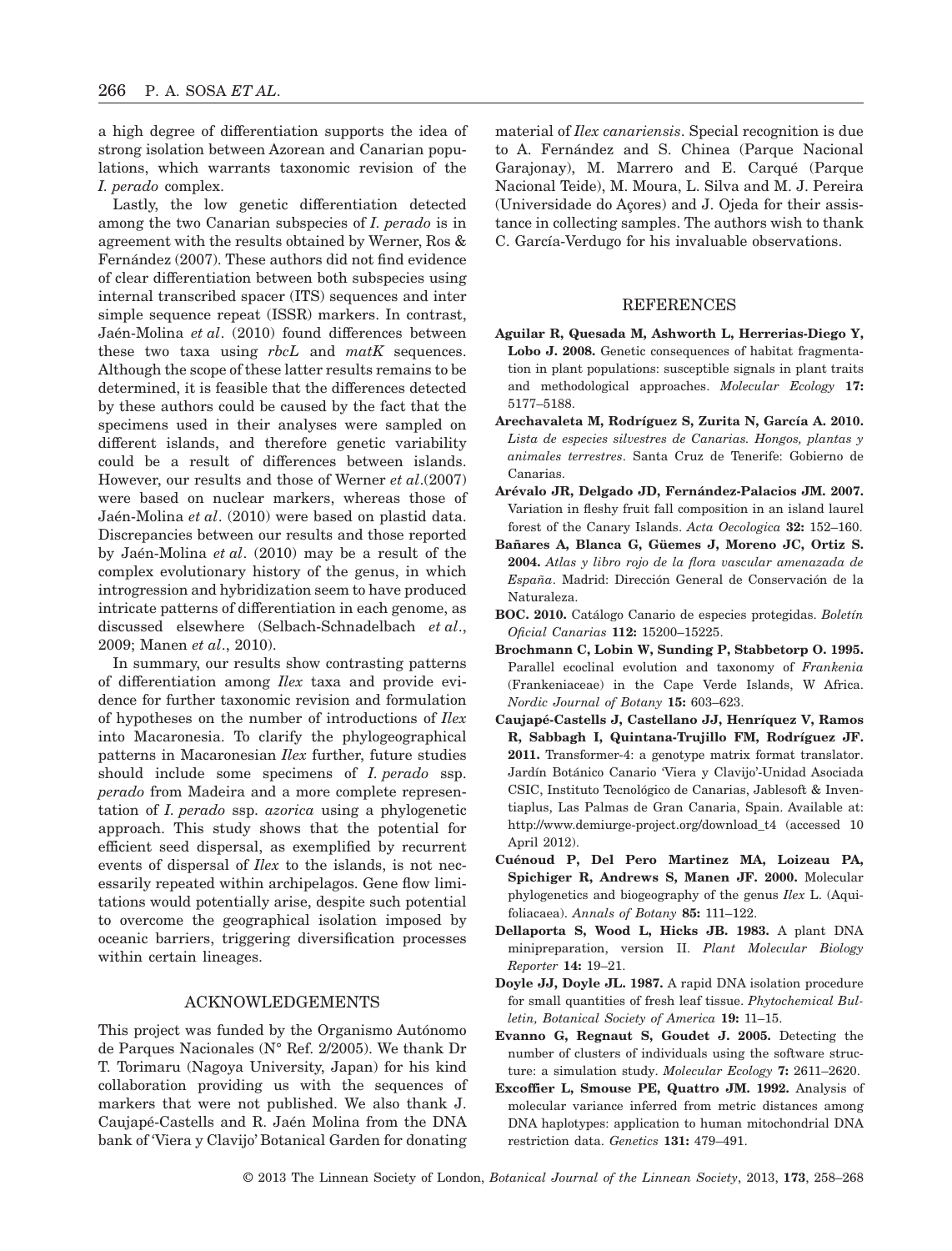- **Falush D, Stephens M, Pritchard JK. 2007.** Inference of population structure using multilocus genotype data, dominant markers and null allele. *Molecular Ecology Notes* **7:** 574–578.
- **Ferreira RC, Piredda R, Bagnoli F, Bellarosa R, Attimonelli M, Fineschi S, Schirone B, Simeone MC. 2011.** Phylogeography and conservation perspectives of an endangered Macaronesian endemic: *Picconia azorica* (Tutin) Knobl. (Oleaceae). *European Journal of Forest Research* **130:** 181–195.
- **Frankham R. 1997.** Do island populations have lower genetic variation than mainland populations? *Heredity* **78:** 311– 327.
- **Frankham R, Ballou JD, Briscoe DA. 2002.** *Introduction to conservation genetics*. Cambridge: Cambridge University Press.
- **García-Verdugo C, Calleja JA, Vargas P, Silva L, Moreira O, Pulido F. 2013.** Polyploidy and microsatellite variation in the relict tree *Prunus lusitanica* L.: how effective are refugia in preserving genotypic diversity of clonal taxa? *Molecular Ecology* **22:** 1546–1557.
- **García-Verdugo C, Forrest AD, Balaguer L, Fay MF, Vargas P. 2010a.** Parallel evolution of insular *Olea europaea* subspecies based on geographical structuring of plastid DNA variation and phenotypic similarity in leaf traits. *Botanical Journal of the Linnean Society* **162:** 54–66.
- **García-Verdugo C, Forrest AD, Fay MF, Vargas P. 2010b.** The relevance of gene flow in metapopulation dynamics of an oceanic island endemic, *Olea europaea* subsp. *guanchica*. *Evolution* **64:** 3525–3536.
- **González-Pérez MA, Lledó MD, Lexer C, Fay M, Marrero M, Bañares A, Carqué E, Sosa PA. 2009b.** Genetic diversity and differentiation in natural and reintroduced populations of *Bencomia exstipulata* and comparisons with *B. caudata* (Rosaceae) in the Canary Islands: an analysis using microsatellites. *Botanical Journal of the Linnean Society* **160:** 429–441.
- **González-Pérez MA, Sosa PA, Rivero E, González-González EA, Naranjo A. 2009a.** Molecular markers reveal no genetic differentiation between *M. rivasmartinezii* and *M. faya* (Myricaceae). *Annals of Botany* **103:** 79–86.
- **Gower JC, Ross GJS. 1969.** Minimum spanning trees and single linkage cluster analysis. *Applied Statistics* **18:** 5–64.
- **Hamrick JL, Godt MJW. 1989.** Allozyme diversity in plant species. In: Brown HD, Clegg MT, Kahler AL, Weir BS, eds. *Plant population genetics. Breeding and germplasm resources*. Sunderland, MA: Sinauer Associates, 43–63.
- **IUCN. 2010.** *IUCN red list of threatened species*. World Conservation Union, Gland, Switzerland. Available at: [http://](http://www.iucnredlist.org) [www.iucnredlist.org](http://www.iucnredlist.org) (accessed 10 March 2011).
- **Jaén-Molina R, Marrero A, Reyes JA, Naranjo J, Santos A, Caujapé-Castells J. 2010.** La flora endémica del Parque Nacional Garajonay bajo la perspectiva molecular. Las secuencias de ADN como herramienta en la identificación taxonómica. In: Ramírez L, Asensio B, eds. *Proyectos de investigación en Parques Nacionales 2006–2009*. Madrid: Organismo Autónomo de Parques Nacionales, 249–273.
- **Kunkel G. 1977.** The *Ilex* complex in the Canary Islands and Madeira. *Cuaderno de Botánica Canaria* **28:** 17–19.
- **Levene H. 1949.** On a matching problem in genetics. *Annals of Mathematical Statistics* **20:** 91–94.
- **Loizeau PA, Barriera G, Manen JF, Broennimann O. 2005.** Towards an understanding of the distribution of *Ilex* L. (Aquifoliaceae) on a world-wide scale. *Biologiske Skrifter* **55:** 501–520.
- **López de Heredia U, Venturas M, López AR, Gil L. 2010.** High biogeographical and evolutionary value of Canary Island pine populations out of the elevational pine belt: the case of a relict coastal population. *Journal of Biogeography* **37:** 2371–2383.
- **Mabberley DJ. 1993.** *The plant-book. A portable dictionary of the higher plants*. Cambridge: Cambridge University Press.
- **Manen JF, Barriera G, Loizeau PA, Naciri Y. 2010.** The history or extant *Ilex* species (Aquifoliaceae), evidence of hybridization within a Miocene radiation. *Molecular Phylogenetics and Evolution* **57:** 961–977.
- **Manen JF, Boulter MC, Naciri-Graven Y. 2002.** The complex history of the genus *Ilex* L. (Aquifoliaceae), evidence from the comparison of plasmid and nuclear DNA sequences and from fossil data. *Plant Systematics and Evolution* **235:** 79–98.
- **Moreno JC, Bañares Á, Blanca G, Güemes J, Ortiz S. 2008.** *Lista roja 2008 de la flora vascular española*. Madrid: Dirección General de Medio Natural y Política Forestal.
- **Nybom H. 2004.** Comparison of different nuclear DNA markers for estimating intraspecific genetic diversity in plants. *Molecular Ecology* **13:** 1143–1155.
- **Peakall R, Smouse PE. 2006.** GENALEX 6.4, Genetic analysis in excel. Population genetic software for teaching and research. *Molecular Ecology Notes* **6:** 288–295.
- **Rice WR. 1989.** Analyzing tables of statistical tests. *Evolution* **43:** 223–225.
- **Rohlf FJ. 2000.** *NTSYS-pc. Numerical taxonomy and multivariate analysis system*. Version 1.70. New York: Exeter Software, Applied Biostatistic Inc.
- **Rousset F. 2008.** GENEPOP'007, a complete reimplementation of the GENEPOP software for Windows and Linux. *Molecular Ecology Resources* **8:** 103–106.
- **Rumeu B, Caujapé-Castells J, Blanco-Pastor JL, Jaén-Molina R, Nogales M, Elias RB, Vargas P. 2011.** The colonization history of *Juniperus brevifolia* (Cupressaceae) in the Azores Islands. *PLoS ONE* **6:** e27697.
- **Sahuquillo E, Lumaret R. 1999.** Chloroplast DNA variation in *Dactylis glomerata* L. taxa endemic to the Macaronesian islands. *Molecular Ecology* **8:** 1797–1803.
- **Selbach-Schnadelbach A, Smith Cavalli S, Manen JF, Cohelo GC, Texeira de Souza-Chies T. 2009.** New information for *Ilex* phylogenetics based on the plastid *psbAtrnH* intergenic spacer (Aquifoliaceae). *Botanical Journal of the Linnean Society* **159:** 182–193.
- **Silva L, Moura M, Schaefer H, Rumsey F, Dias EF. 2010.** List of vascular plants (Tracheobionta). In: Borges PAV, Costa A, Cunha R, Gabriel R, Gonçalves V, Martins AF, Melo I, Parente M, Raposeiro P, Rodrigues P, Santos S,